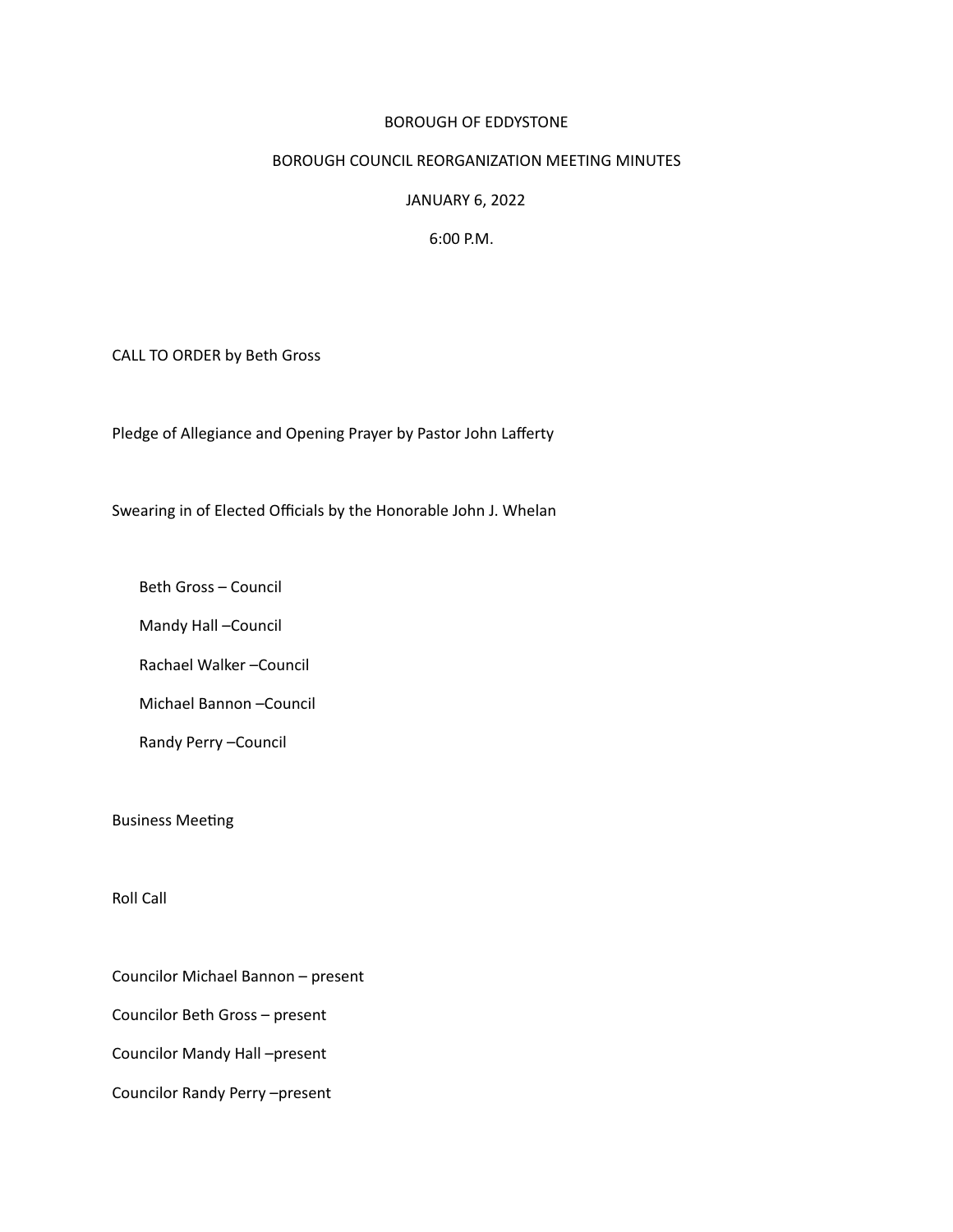Councilor Chris Sprague – by phone

Councilor Rachael Walker – present

Councilor Robert Yannuzzi – present

## REORGANIZATION AND APPOINTMENTS

Nomination for Council President- Motion made by Randy Perry for Rachael Walker, 2<sup>nd</sup> by Mandy Hall, Motion carries 5-2 (No-Sprague & Yannuzzi) New Council President Rachel Walker

Nomination for Council Vice President-Motion made by Rachael Walker for Mandy Hall, 2<sup>nd</sup> by Beth Gross, Motion carries 4-2 (No-Sprague & Yannuzzi) Mandy Hall abstained from the vote

Nomination for Pro Tem- Motion made by Mandy Hall for Beth Gross,  $2^{nd}$  by Rachael Walker, Motion carries 7-0

# PROFESSIONAL APPOINTMENTS

Borough Manager motion made by Michael Bannon for Dawn Jones, 2<sup>nd</sup> by Beth Gross, Motion carries 7-0

Borough Secretary motion made by Beth Gross for Tina Torres, 2<sup>nd</sup> by Mandy Hall, Motion carries 7-0

Borough Solicitor motion made by Michael Bannon for Timothy Possenti, 2nd by Beth Gross, Motion carries 5-2 (No-Sprague & Yannuzzi)

Financial Accountants/Treasurer motion made by Randy Perry for Brinker Simpson, 2<sup>nd</sup> by Mandy Hall, Motion carries 7-0

Labor Relations Solicitor motion made by Michael Bannon for Raffaele & Puppio, 2<sup>nd</sup> by Beth Gross, Motion carries 5-2 (No Sprague & Yannuzzi)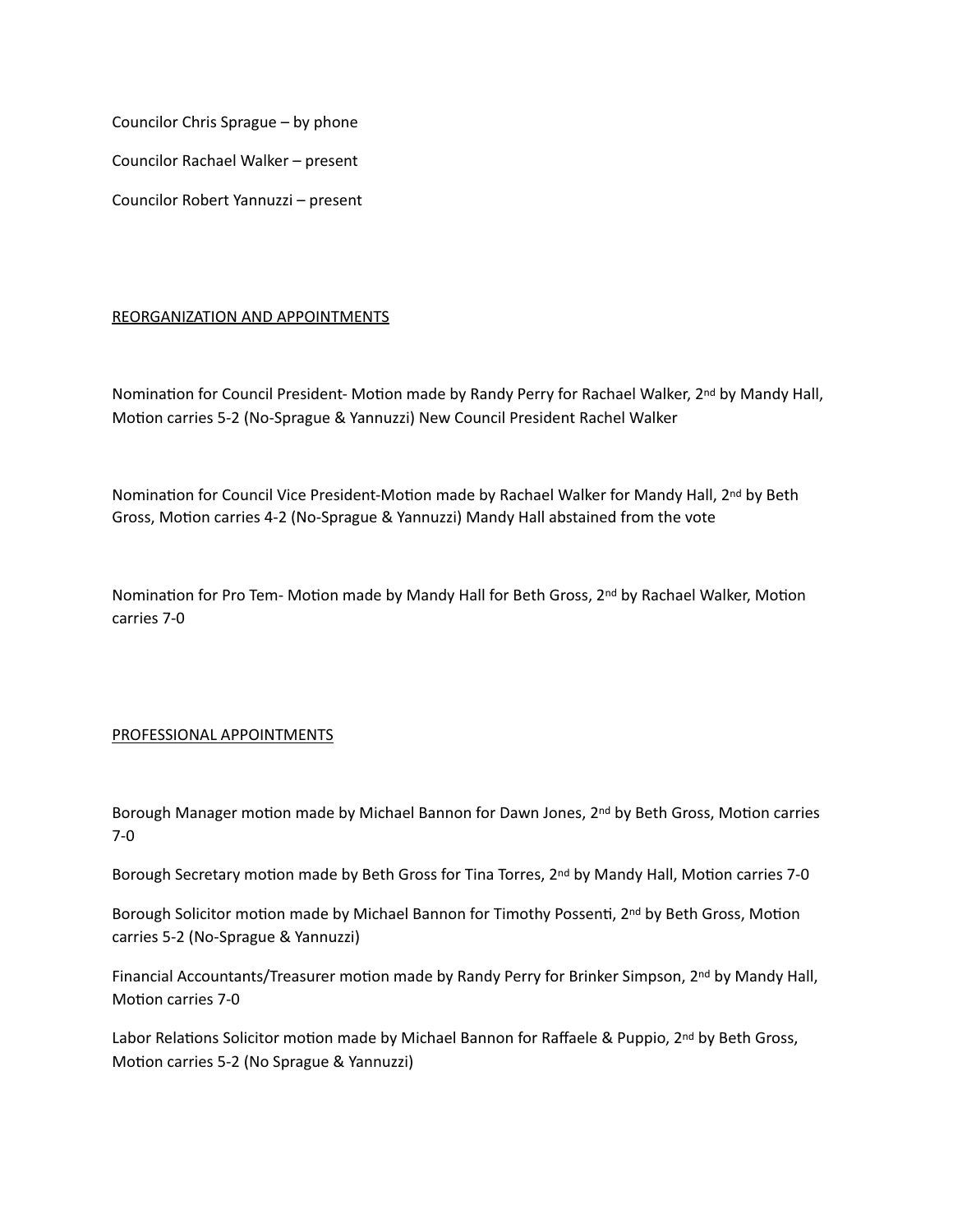Planning Commission Solicitor motion made by Randy Perry for Timothy Possenti, 2<sup>nd</sup> by Mandy Hall, Motion carries 5-2 (No Sprague & Yannuzzi)

Zoning Hearing Board Solicitor motion made by Mandy Hall for John F.X. Reilly, 2<sup>nd</sup> by Beth Gross, Motion carries 7-0

Civil Service Solicitor motion made by Mandy Hall for John F.X. Reilly, 2<sup>nd</sup> by Beth Gross, Motion carries 7-0

Engineer motion made by Mandy Hall for Catania Engineering, 2<sup>nd</sup> by Michael Bannon, Motion carries 7-0

Building Code Official Residential motion made by Mandy Hall for John Lyman, 2<sup>nd</sup> by Beth Gross, Motion carries 5-2 (No Sprague & Yannuzzi)

Building Code Official Commercial motion made by Mandy Hall for Catania Engineering, 2<sup>nd</sup> by Michael Bannon, Motion carries 7-0

Plumbing/HVAC Code Official Residential & Commercial motion made by Mandy Hall for Evan Hosbach, 2<sup>nd</sup> by Beth Gross, Motion carries 5-2 (No Sprague & Yannuzzi)

Electrical Code Official motion made by Mandy Hall for United Inspection Agency, 2<sup>nd</sup> by Beth Gross, Motion carries 7-0

Health Inspector motion made by Mandy Hall for Dawn Jones, 2<sup>nd</sup> by Beth Gross, Motion carries 7-0

Auditor motion made by Mandy Hall for Leitzell & Economidis, 2<sup>nd</sup> by Beth Gross, Motion carries 5-2 (No-Sprague & Yannuzzi)

Actuary for Police Pension Plan motion made by Mandy Hall for Thomas J Anderson, 2<sup>nd</sup> by Randy Perry, Motion carries 7-0

Vacancy Board Chair motion made by Rob Yannuzzi for Eugene Wiley, 2<sup>nd</sup> by Chris Sprague, Motion fails 3-4 (No Bannon, Gross, Hall, Perry)

Vacancy Board Chair motion made by Mandy Hall for Judith Fecondo, 2<sup>nd</sup> by Beth Gross, Motion passes 4-3 (No Sprague, Walker, Yannuzzi)

# PUBLIC COMMENT

Luanne Spencer congratulated the new council and stated she may not agree with all but supports all of them. She also mentioned that Rob Yannuzzi won the Mayor election and understands people have filed a lawsuit. President Rachael Walker responded there was a recount. Luanne then questoned the hiring of Timothy Possenti and reminded council she was upset that council did not go after the Possenti's.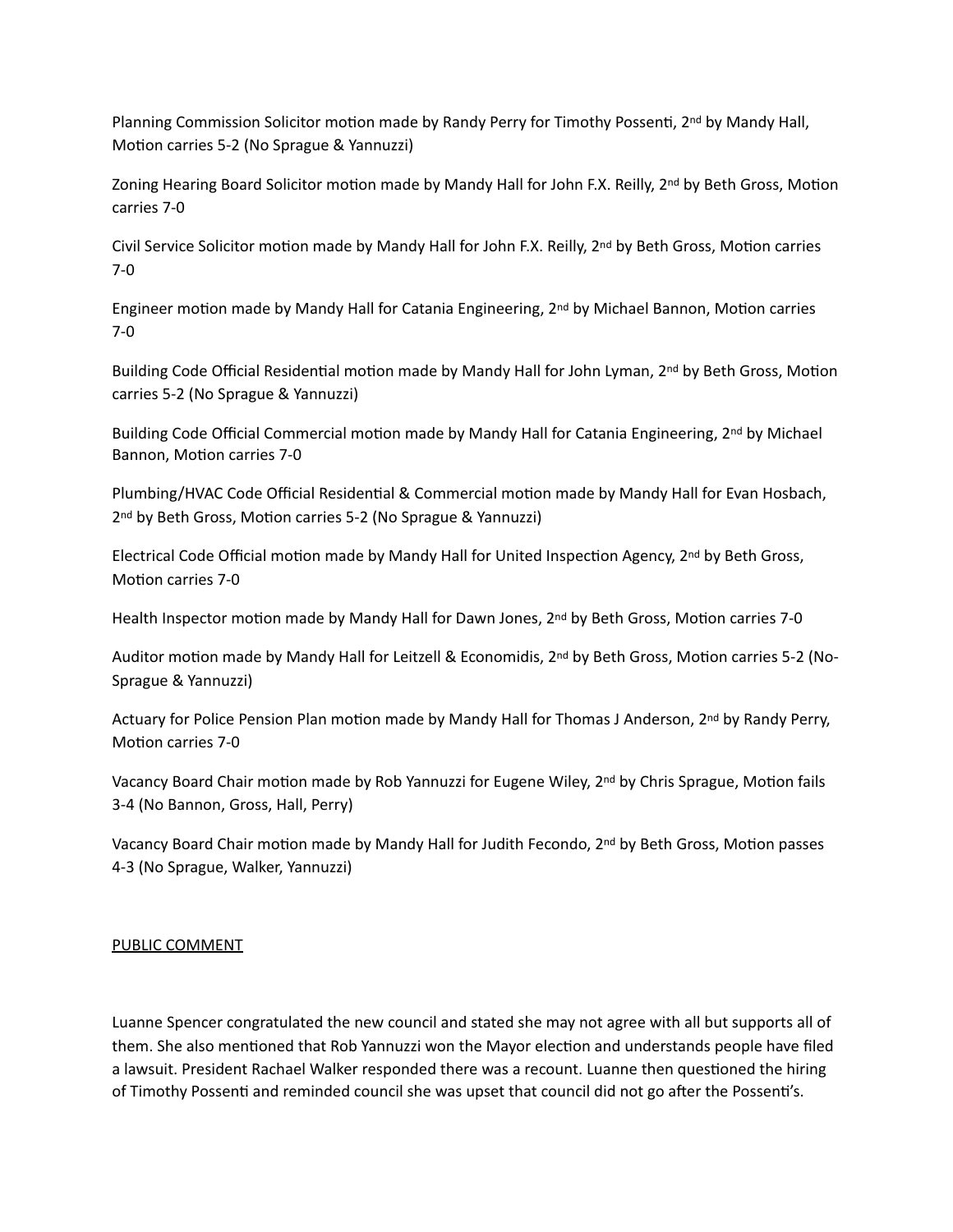Justn Hartline commented that Rob Yannuzzi should have been sworn in as he won the electons and reminded some should be adults and move aside.

William Stewart welcomed the new council and questoned the repeal of Foresnic Resolutons, Inc against the Possenti's and explained in order to file you have to have someone come in who can do this and they were certfying in a professional opinion they believe. Stewart also reminded council to educate yourself, look to Brinker Simpson, review audit letters before you hastily take action, get the necessary information for the best decision for the people of Eddystone. Vice President Mandy Hall reminded that the new council would like 3 offers from firms as to the one.

Faith & Will Hallman questioned why the original reorganization was canceled, President Walker explained due to majority of the group being together and then positve cases coming from the group it was safer to postpone in order to have enough, stating Title 8 chapters 10.01 and also 10.04. Faith made all aware that she is willing to serve on commitees.

# **Acton Items**

**MOTION:** To re-open 2022 budget pursuant to Section 1311 of the Pennsylvania Borough Code, Motion made by Mandy Hall, 2<sup>nd</sup> by Beth Gross, Motion carries 5-2 (No Sprague & Yannuzzi)

**MOTION:** Adopt Resoluton #668 Defining and Amending and Establishing Rates for Sewer Service to propertes and establishments therein: and establishing a schedule of sewer rates and the terms of payment-Tabled to Monday January 10, 2022 meetng (queston of 30 day advertsing window)

**MOTION:** To repeal the retention of Forensic Resolutions, Inc for the purpose of representing the municipality for actions against the Possenti Consulting LLC. Motion made by Mandy Hall, 2<sup>nd</sup> by Beth Gross, Motion carries 5-2 (No Sprague & Yannuzzi)

**MOTION:** To repeal the engagement letter of Mingis & Gutowski for the 2021 Audit, Motion made by Rachael Walker, 2<sup>nd</sup> by Beth Gross, Motion carries 5-2 (No Sprague & Yannuzzi)

ADJOURNMENT: Motion made by Beth Gross, 2<sup>nd</sup> by Chris Sprague. Motion carries 7-0.

Submited by, 

Borough Manager,